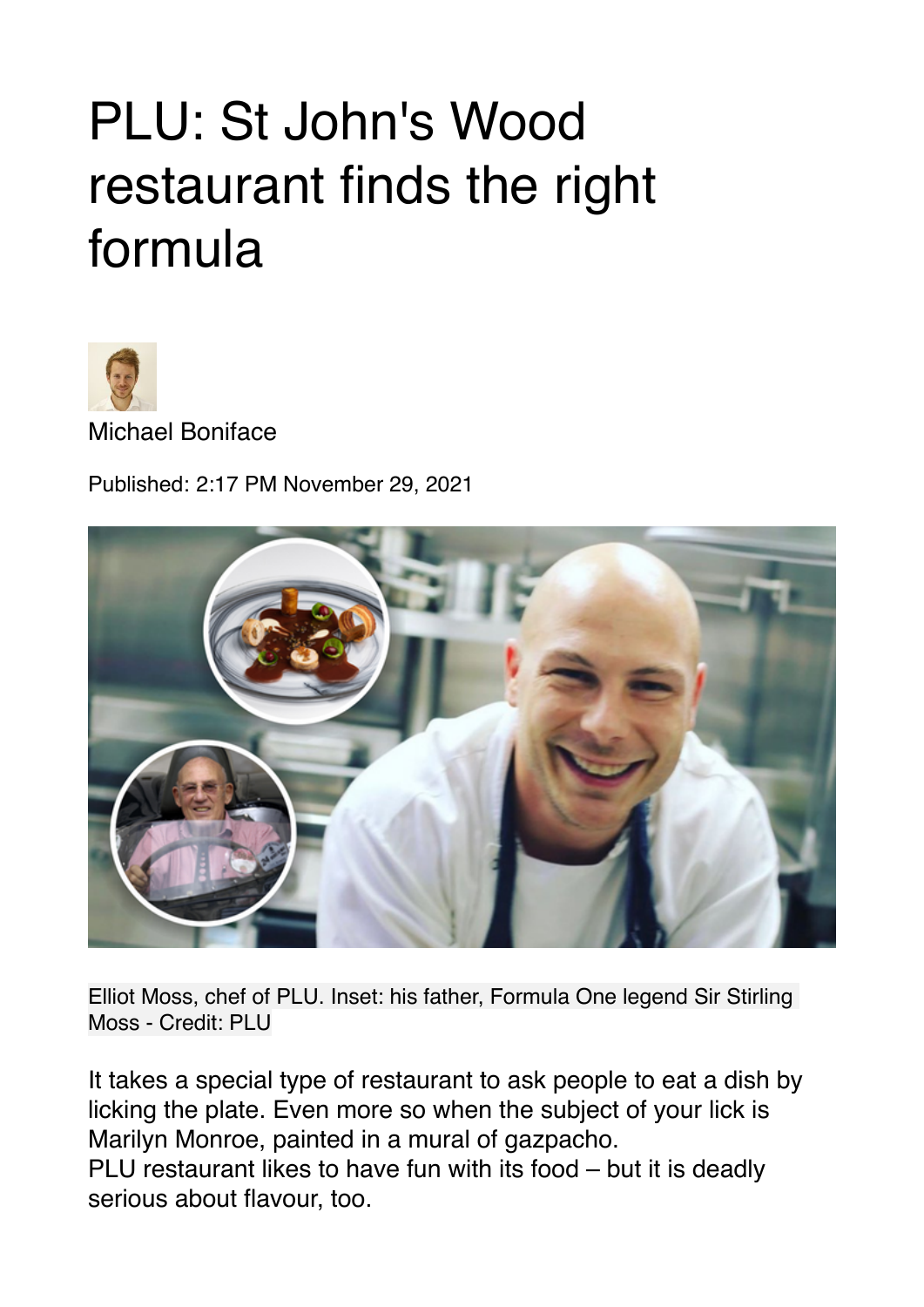Having opened just before Covid struck, the St John's Wood establishment has survived lockdowns, stock problems, and more recently, flash flooding.

But now, given a clearer run to flex its daring menu of classics with a contemporary twist, its name is catching on.



Inside PLU - Credit: PLU

Sole chef Elliot Moss, who runs the fine dining restaurant in Blenheim Terrace with his wife Helen, has been nominated chef of the year in the 2021 Food and Travel Reader Awards.

The speed of Elliot's rise runs through his food, and his blood – his father is the late Formula One legend Sir Stirling Moss, who has been dubbed the greatest ever not to win the World Championship.

Despite his father's fame, Elliot has burrowed his own path to success, and his restaurant's acclaim is unsurprising.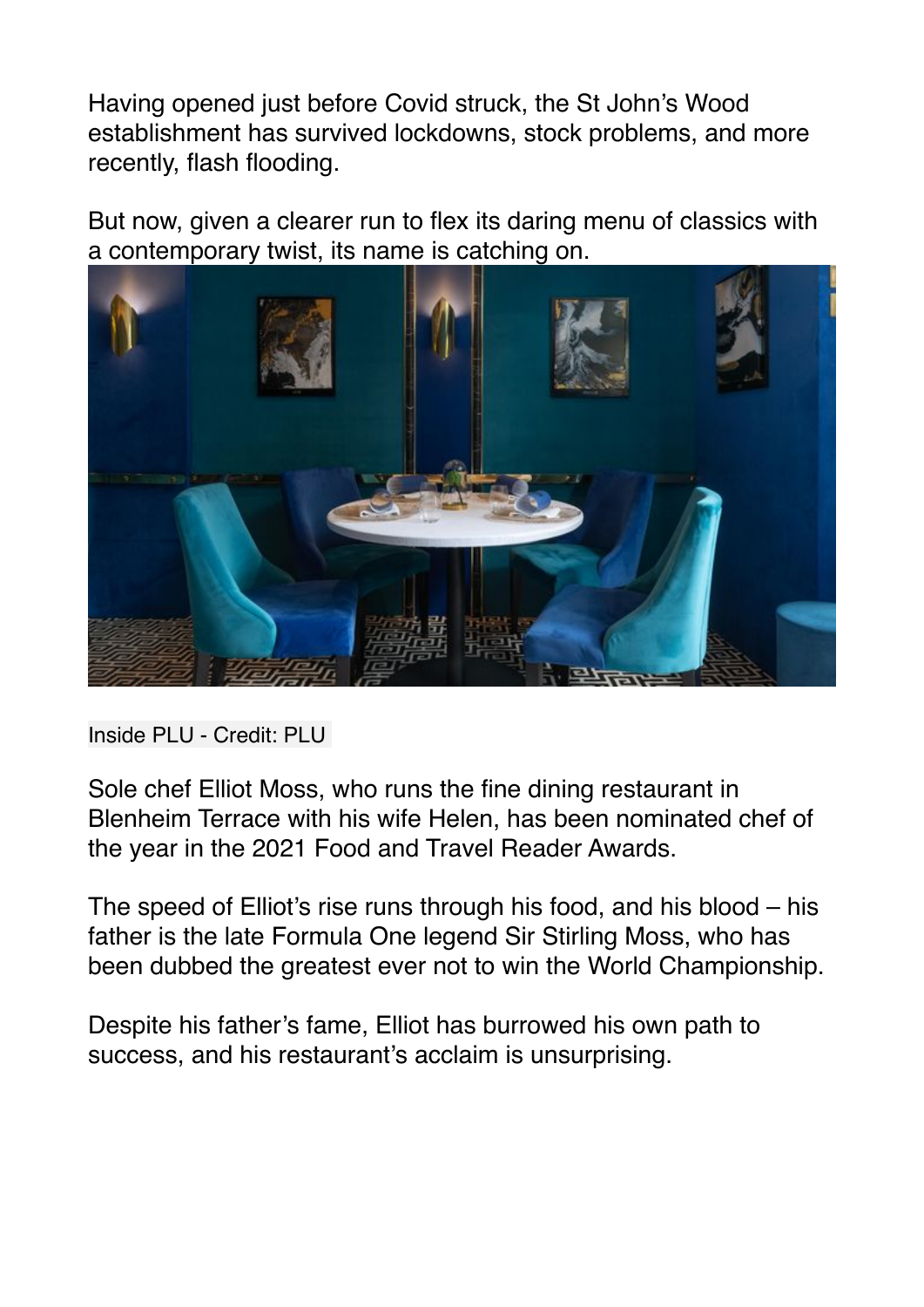

Sir Stirling Moss, who died in April 2020, driving an historic Grand Prix car - Credit: PA

When the Ham&High paid a visit, its 14 courses packed a classy punch, gliding effortlessly from Maldivian yellowfish tuna, to saddle of French rabbit, to cherry and vanilla frangipane.

The venue's dimmed intimacy was subtle but effective, building a bubble of excitement.

The micro restaurant only serves a handful of tables inside, beneath an opulent chandelier that reiterates its high-end offering.

As for the name, PLU is a double entendre. It is both the past tense of the French verb "plaire": to please. It is also an acronym for "People Like Us".

And why St John's Wood? Because it ticks the boxes – it's walking distance to home for Elliot, Helen and their dog Satchmo, the site was vacant at the time, and the neighbourhood was ripe for their clientele.

The inspiration behind the business came for Elliot as a child. At nine years old he "reluctantly" ate at Georges Blanc in Vonnas, France, which has held three Michelin stars since 1981.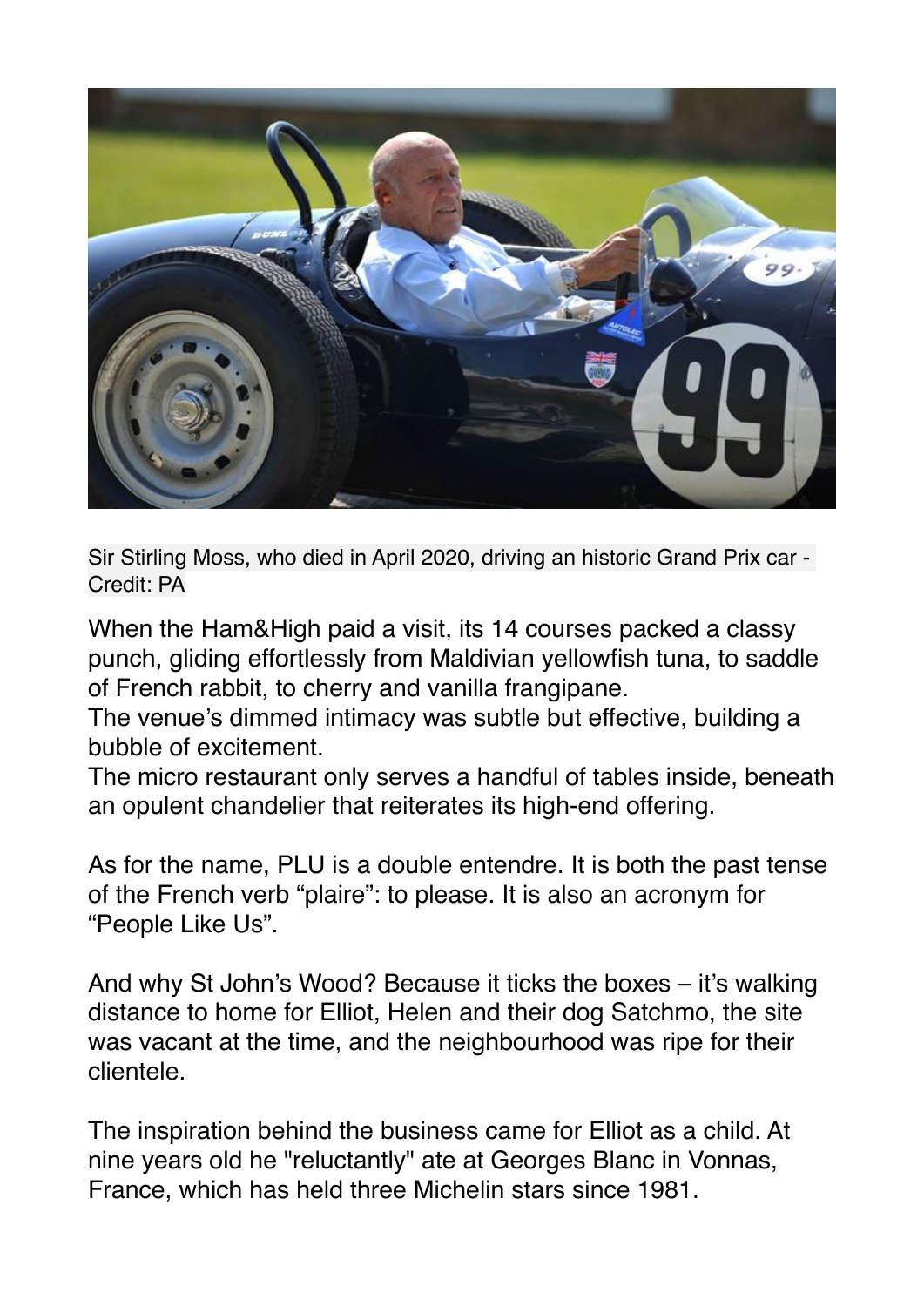

The "pick and lick" dish of Marilyn Monroe - Credit: Daniel Lewis

From that moment onwards he vowed to open his own restaurant. Thirty years later, he can be very proud of the result.

PLU is at 12 Blenheim Terrace, St John's Wood, NW8 0EB. For more information visit<https://www.plurestaurant.co.uk/>